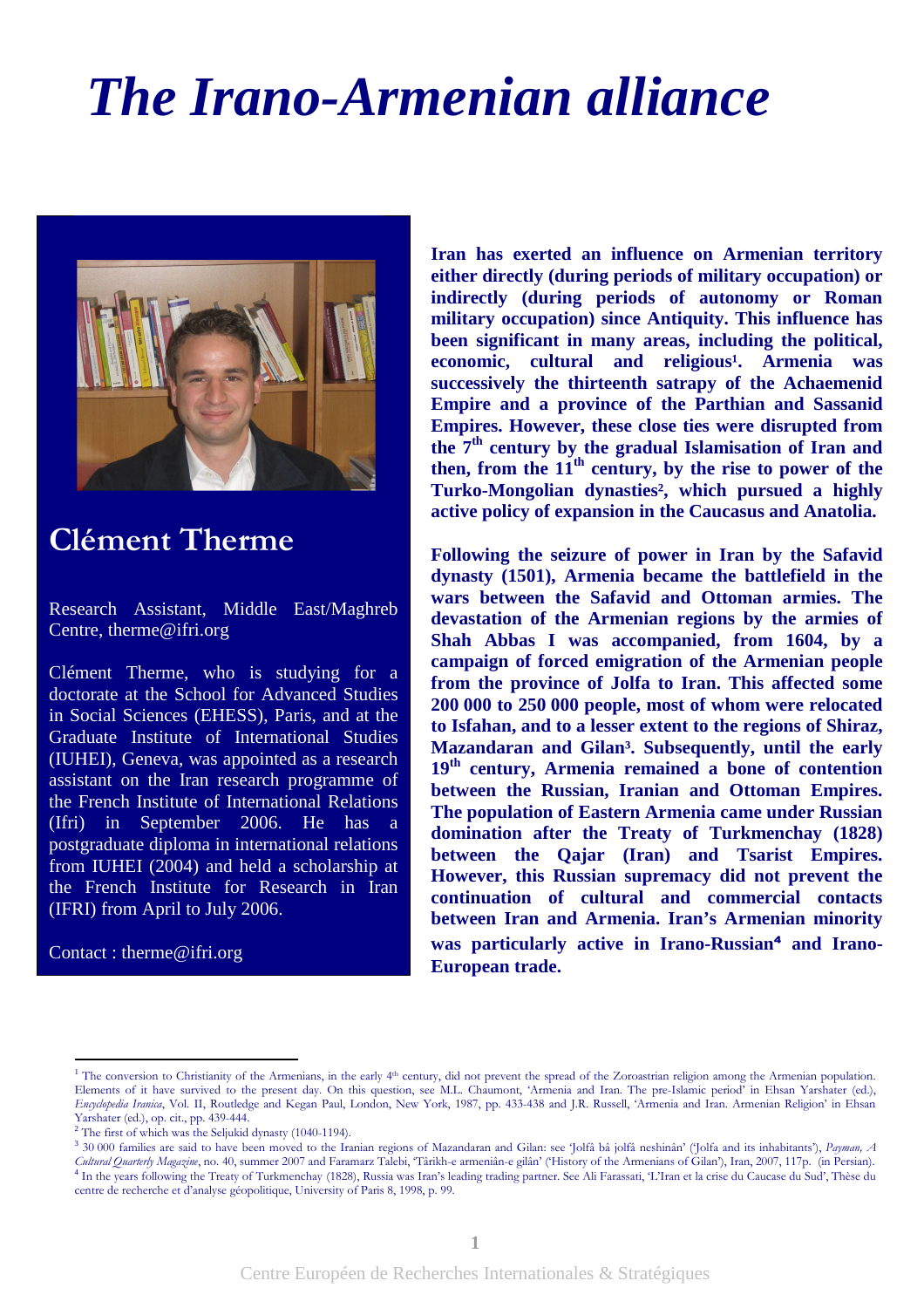

During the First World War, Christian militias set up by the occupying British, and largely consisting of Armenians from Iran, played a key role in the Turkish army's failure to conquer Iranian Azerbaijan<sup>5</sup>. After the 1917 October Revolution, official relations between Armenia and Iran were greatly reduced. During the Soviet period, no aviation routes were operated between Tehran and Yerevan, and no bridges were built across the Araks, which forms the frontier between the two countries. Moreover, there was no road network to travel to Soviet Armenia from Iranian territory. However, informal relations were maintained between the two countries via Iran's Armenian minority, which numbered 130 000 people in 1973<sup>6</sup>. The interruption of official cultural and economic relations was mainly due to the administrative centralism of the Soviet state, which made relations between the neighbouring Irano-Armenian and Armenian populations virtually impossible. For example, a letter sent from the region of Jolfa in Iran would take two months to reach the other side of the border, just a few kilometres  $a$ way<sup>7</sup>. Moreover, political obstacles restricted communication between Iran's Armenian population and that of Soviet Armenia. Firstly, Reza Shah (1925-1941) feared that Armenian associates of the Iranian communist party were being used by Moscow to conduct espionage activities in Iran<sup>8</sup>. Secondly, although the USSR authorised holders of Iranian passports to travel to Soviet Armenia, the Pahlavi shahs, fearing communist contagion, prevented them from returning to Iran. This prohibition was finally lifted after the Islamic revolution (1979).

Following Armenia's independence (1991), the warmth of the Irano-Armenian reunion was genuine, after a long period of separation since 1828. Flights between Tehran and Yerevan were introduced in 1992. Likewise, a temporary bridge (1992-1994), and then a permanent one (1995), called 'the Bridge of Friendship' by the Armenians, was built over the Araks at Meghri, enabling goods to be trucked into Armenia from Iran<sup>9</sup>. Genuine though the Irano-Armenian friendship was, it was still primarily determined by the two partners' national interests. The border with Iran was the only route by which Armenia could receive supplies, subject as it was to a Turko-Azeri blockade due to the Nagorno-Karabakh conflict. The other possible route, namely the Georgian border, was of limited interest, as that country was in a state of anarchy following the disintegration of the USSR. Moreover, Armeno-Georgian relations were complicated by Armenian claims to the territory of Javakhk belonging to Tbilisi. On Tehran's side, the goal was to engage in active diplomacy towards the new independent states of the post-Soviet Caucasus<sup>10</sup>. The decision to ally with Christian Armenia was therefore in line with Iran's national interests, given that, over the border, the leaders of the new Azeri state were in favour in the wake of independence of creating a Greater Azerbaijan including the Azeri provinces in the north of Iran. It therefore made sense for the authorities in Tehran to seek to preserve the integrity of Iranian territory by supporting Armenia in its war against Baku over the Nagorno-Karabakh question.

 $\overline{a}$ 

<sup>&</sup>lt;sup>5</sup> On this question, see Mohammad Gholi Majd, Persia in World War I and Its Conquest by Great Britain, Lanham, University Press of America, 1984, iv-316p.

<sup>&</sup>lt;sup>6</sup> According to Hubert de Mauroy, 'Chrétiens en Iran', Proche Orient chrétien, Jerusalem, 1978, p. 81, quoted by Dominique Carnoy, 'Les chrétientés de la République islamique', Les Cahiers de l'Orient, no. 48, fourth quarter 1998, p. 95.

<sup>&</sup>lt;sup>7</sup> The route was as follows: Jolfa, Tehran, Moscow, Baku, Soviet Armenia. Conversation with Amir Armadian, professor at the Faculty of International Relations, Tehran, 2 February 2008.

<sup>&</sup>lt;sup>8</sup> See Charles C. Hart, 'Armenians of Persia Suspected of Bolshevik Activity (1931)' in The Armenians of Iran. The Paradoxical Role of a Minority in a Dominant Culture: Articles and Documents, edited by Cosroe Chaqueri, Cambridge, Massachussets, Harvard University Press, 1998, pp. 361-362.

<sup>9</sup> See Ali Farassati, op. cit., pp. 241-243.

<sup>&</sup>lt;sup>10</sup> See Mohammad-Reza Djalili, Géopolitique de l'Iran, Editions Complexe, Brussels, 2005, pp. 119-123 and Kaweh Sadegh-Zadeh, 'Iran's Strategy in the South Caucasus', Caucasian Review of International Affairs, Vol. 2(1), winter 2008, p. 2.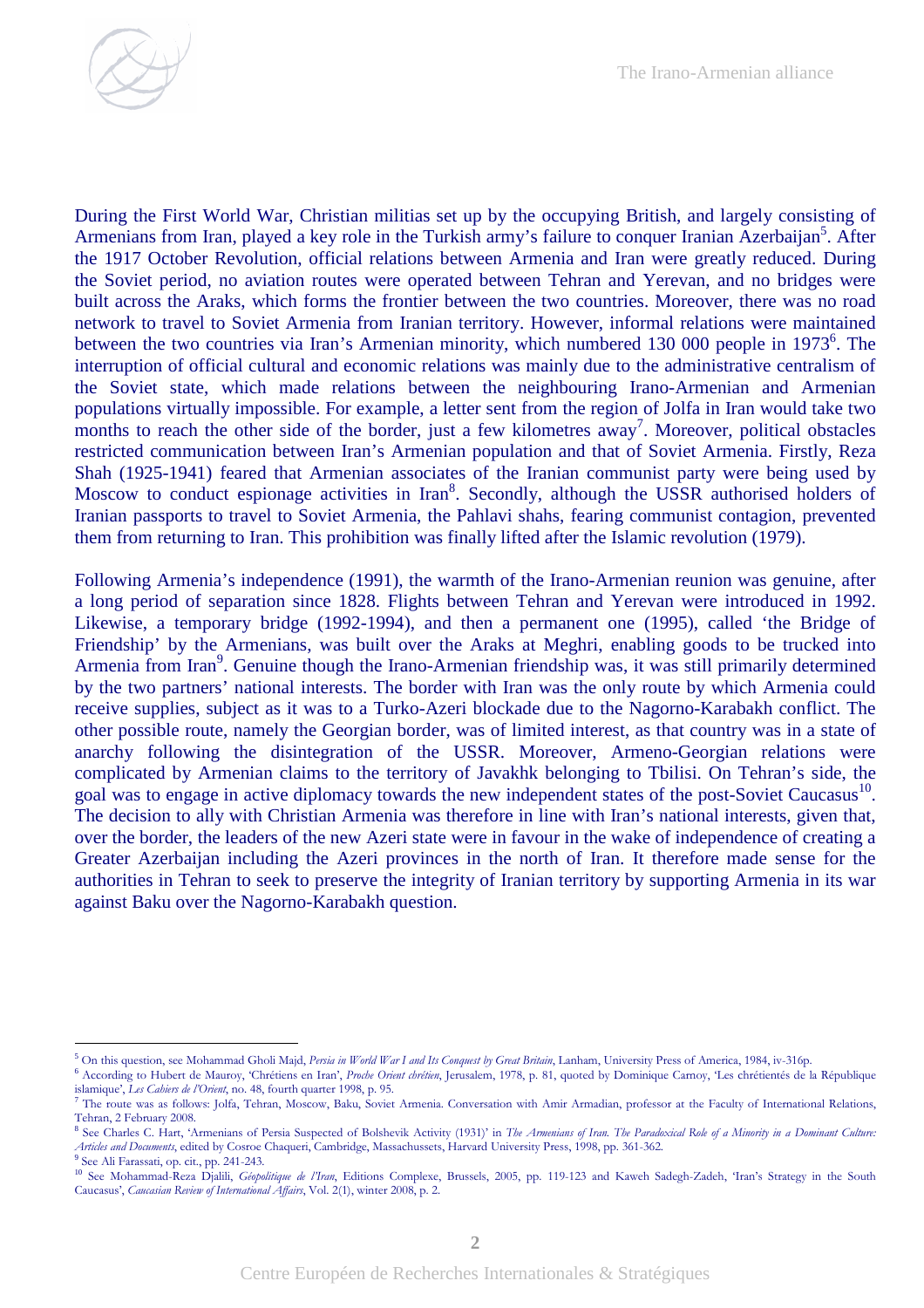As can be seen, the presence in Iran of an Armenian community was not the main reason behind this diplomatic alliance. However, its existence has facilitated the development of bilateral trade and cultural contacts, and in particular academic and tourism exchanges. In 2007, there were nearly 3000 Iranian students in Yerevan. Conversely, just ten Armenian students were studying in Iran, generally for a period of no more than a year. There are normally two flights per week between Tehran and Yerevan, and four during holiday periods. Buses also operate daily between Tehran and Yerevan. Apparently, around 50 000 to 60 000 Iranians visit Armenia every year. Visits by Armenian tourists in Iran are very infrequent, however.

In 1992, Iran became Armenia's second-largest trading partner after Russia. This situation has continued, and in 2007, with annual trade worth 200 million dollars, Iran was still one of the country's leading economic partners<sup>11</sup>. Moreover, many of Iran's Armenian traders, who had applied for Armenian passports in the early 1990s, were disappointed by the poor opportunities for investment in the post-Soviet Armenian economy. Trading relations did grow after the creation in 2003 of the Aras free zone located in the Iranian province of East Azerbaijan, the purpose of which was to encourage foreign investment in  $\text{Iran}^{12}$ , but Armenian investors were quickly disappointed by the commercial opportunities offered by this free zone. Trade is now pursued more in the context of bilateral relations. As a result, commercial activity in the border zone has been declining continuously since the mid-1990s. Trade relations are also complicated by the failure of bilateral negotiations on the liberalisation of trade. Since February 2003, Armenia has been a member of the WTO, whereas the Iranian economy remains state-controlled and managed on protectionist principles. These contradict Tehran's declared objective of increasing bilateral trade, in that the Armenian economy is more liberal than the Iranian. With the increase in American pressure for relations between the emirates banks and Iran to be broken off, significant banking relations have been formed between foreign companies establishing commercial relations with Iran and Armenia's banks. However, the absence of any Armenian bank in Tehran underlines the financial difficulties encountered by any state wishing to trade with Tehran. In any case, Armenia's desire to increase economic cooperation with Iran has not met with a negative reaction from Washington, as the American authorities are aware that the Armenians have no realistic alternative to trading with the Islamic Republic.

Cooperation on energy between the two countries is also growing. Plans to build a refinery and a power station in Armenia to be used to supply Iran could, if they materialise, increase Armenian exports to Iran by 30 million dollars a year<sup>13</sup>. Conversely, cooperation on gas has experienced numerous difficulties. Firstly, over fifteen years passed between the commencement of negotiations on the plans for an Irano-Armenian gas pipeline and its inauguration, in March 2007, during Mahmoud Ahmadinejad's visit to Armenia. However, the Iranian authorities do not seem to number the Armenian market among their main targets for gas exports, as is demonstrated by Tehran's agreement to reduce the diameter of the pipeline, at Russia's request<sup>14</sup>, and the delay in the supply of gas. The supply is scheduled to start in December 2008, although the pipeline has been operational since March 2007. Iran could also have developed a more ambitious long-term policy had it rejected the Russian conditions, which prevent any contemplation of Iranian gas exports to Georgia or Ukraine. This choice is due both to internal difficulties in the Iranian gas sector<sup>15</sup> and to the Caucasian policy pursued by Tehran of deference to Russian interests.

 $\overline{a}$ 

<sup>&</sup>lt;sup>11</sup> Although Iran is not the leading trade partner in quantitative terms, Russia and Turkmenistan being Yerevan's first and second partners respectively, it remains the case that the provision of supplies to Armenia by Iran is indispensable to the survival of the Armenian economy.

<sup>&</sup>lt;sup>12</sup> See the free zone's official website, http://www.arasfz.ir/en/AFZorg.htm

<sup>&</sup>lt;sup>13</sup> According to Haroutiun Khachatrian, 'Iran and Armenia tighten ties', CACI Analyst, 14 November 2007.

<sup>&</sup>lt;sup>14</sup> See Haroutiun Khachatrian, 'Economic and political implications of the rise of the Russian gas price for Armenia', CACI Analyst, 25 January 2006.

<sup>&</sup>lt;sup>15</sup> On this question see my article, 'L'Iran : exportateur de gaz ?', Notes de l'Ifri, forthcoming on *www.ifri.org* , February 2008.